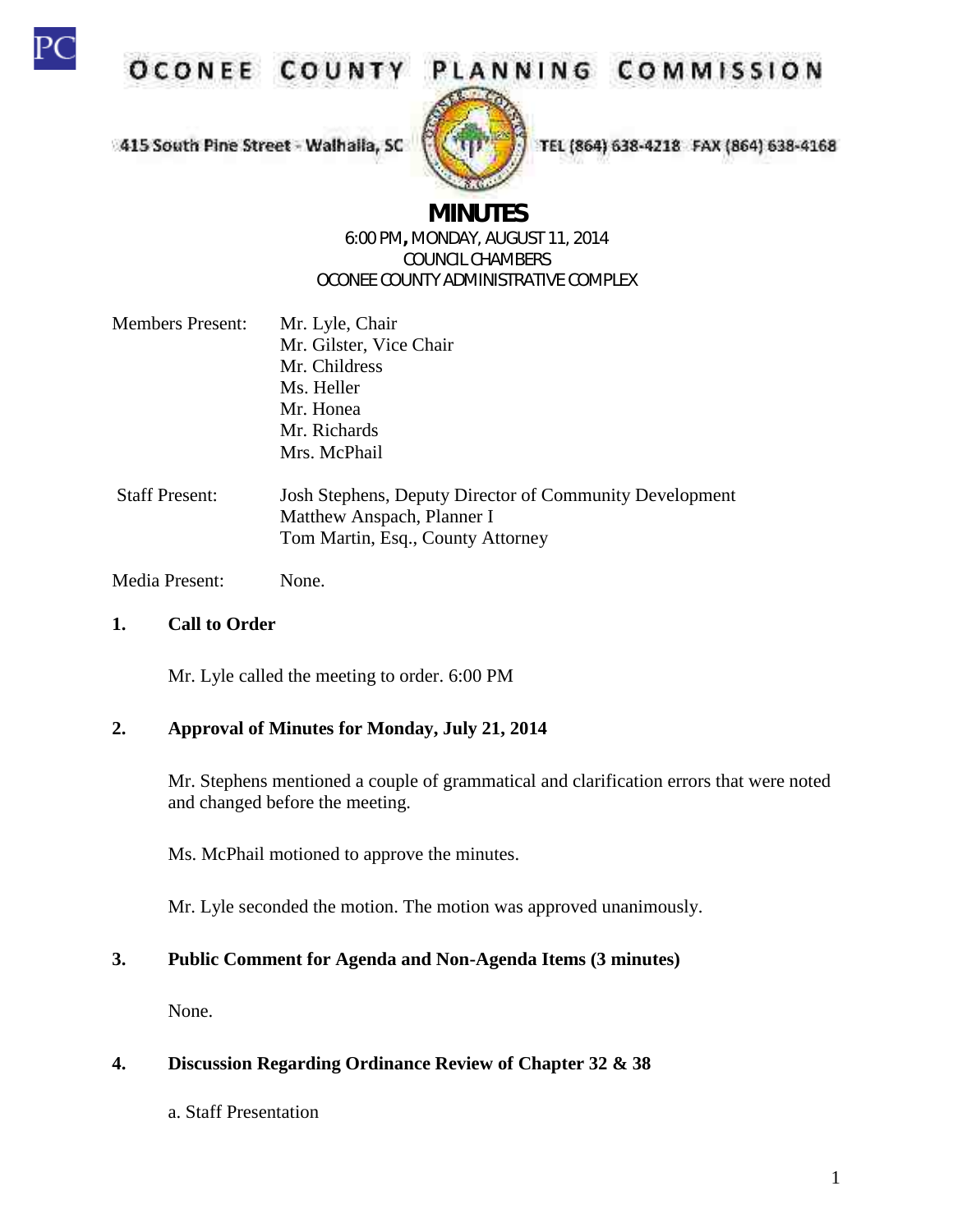Mr. Stephens discussed the items the Commission had for staff to edit from the previous meeting.

b. Discussion & Consideration

Ms. Heller had concerns with the proposed height for an amendment that would administrative review by staff for approval of Wi-Fi towers with a height of 80' or less. Her concern was that citizens would not have the ability to object to the placement of towers.

Mr. Richards supported the idea of administrative approval for Wi-Fi towers with a height of 80' or less.

Mr. Lyle asked what a reasonable height would be for administrative approval.

Ms. Heller suggested 65' would be an acceptable height for administrative approval for Wi-Fi towers based on the tallest administratively approved height in the County for buildings.

Mr. Gilster motioned to direct Mr. Stephens to draft language allowing for administrative approval for Wi-Fi towers 65' or less, assuming that the tower meets all other requirements.

Ms. Heller seconded the motion. The motion passed unanimously.

Mr. Stephens discussed proposing that a Wi-Fi tower only need a fall zone in accordance with the height of the tower, unlike the additional 50' required for the normal cellular communication tower. He went on to discuss other matters in Chapter 32. Mr. Stephens followed with updating the Commission on edits done to Chapter 38, as directed by the Commission, including side setbacks on lakefront properties.

Ms. Heller discussed her concerns on Residential and Lake Residential side setbacks of 5'. Ms. Heller wanted to make the setbacks 10' on each side.

Mr. Richards discussed the troubles that the HBA has with building homes that are under large setback regulations due to things like topography.

Mr. Lyle suggested having some flexibility in the side setbacks by having a minimum 5' setback on both sides with a required total of 20' side setbacks combined.

Mr. Gilster made a motion to make the side setbacks total 20' with a minimum of 5' on one side for all single family lake front lots.

Ms. Heller seconded the motion. The motion passed 4-2 with Mr. Honea and Mr. Richards dissenting.

Mr. Stephens directed the Commission to the Use Matrix of Chapter 38. He discussed the top two uses and whether they were confusing. Mr. Stephens asked if the Commission would like to spell out the specific uses that permitted in one and unpermitted in the other.